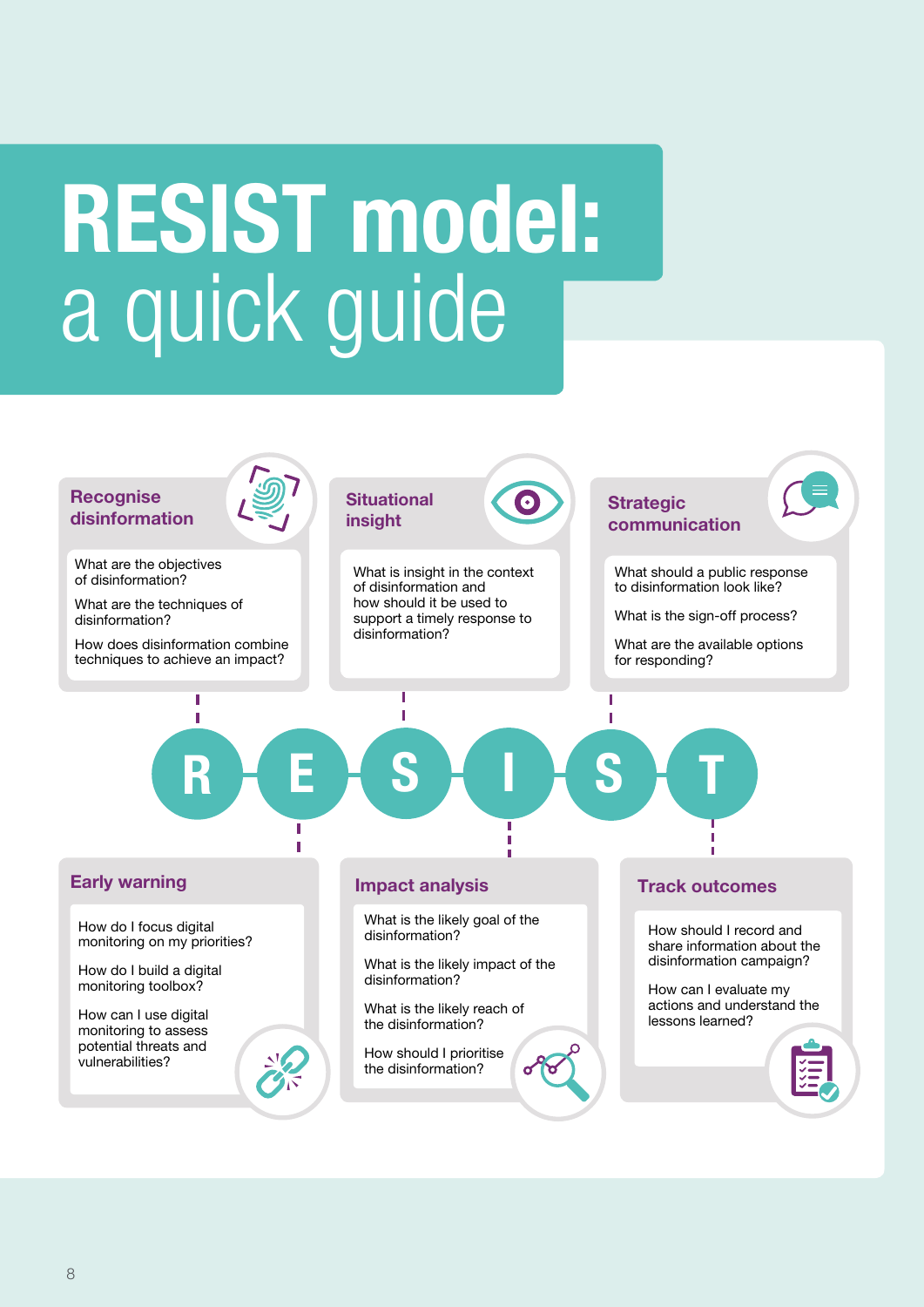#### Recognise disinformation

Disinformation is about **influence**. The people who spread it do not want members of the public to make informed, reasonable choices. They try to achieve a goal by deliberately shortcutting normal decision-making processes. The basic techniques are simple – we call them the **FIRST principles of disinformation:** 

- Fabrication manipulates content: for example, a forged document or Photoshopped image;
- Identity disguises or falsely ascribes a source: for example, a fake social media account or an imposter;
- Rhetoric makes use of malign or false arguments: for example, trolls agitating commenters on a chat forum;
- Symbolism exploits events for their communicative value: for example terrorist attacks; and
- Technology exploits a technological advantage: for example bots automatically amplifying messages.

These FIRST principles of disinformation are often combined to create an impact.



#### FIRST principles, combined

- 1) Look for a social issue that is sensitive or holds symbolic value.
- Create two or more social media accounts under false identities. 2
- 3) Manipulate content to provoke a response within the sensitive issue.
- Release the content through one account, then criticise it through others.  $\mathfrak{c}_4$
- Use bots to amplify the manipulated content 5 to opposing networks.
- $6$ ) Use memes and trolling to give the impression of a heated public debate.

#### Potential impact:

Undermine confidence in government or between social groups; contribute to political polarisation; earn money through clicks; go viral and reach mainstream news.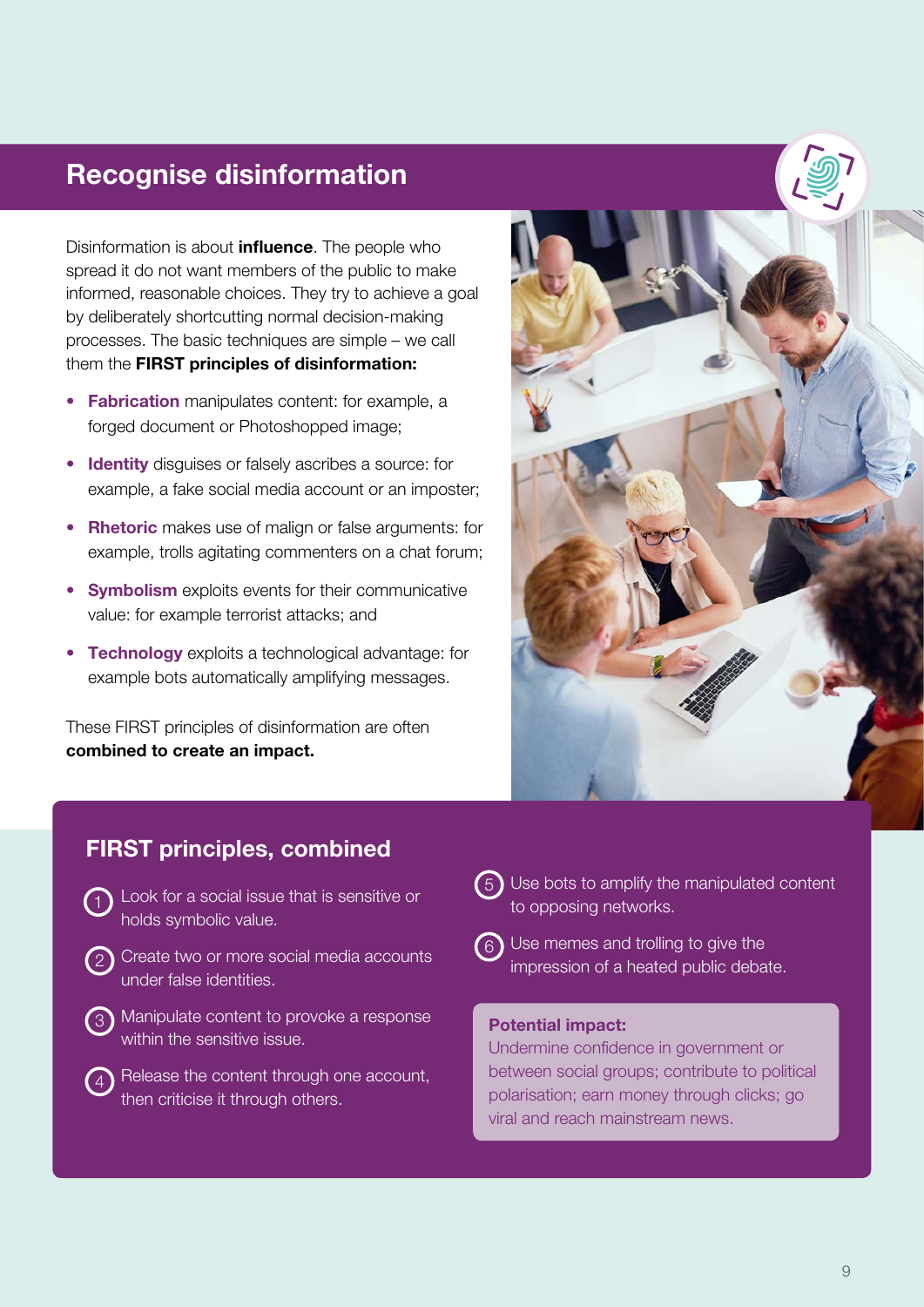## Early warning



You will need to do some preparatory work to better understand exactly **what** you want to monitor. The answers to the below questions will help you to **focus** your digital monitoring on the issues that matter most for disinformation. This step can be used in different stages and kinds of planning.

|                          | <b>Priorities</b>                                                | <b>Attitudes</b>                                                                                                                  |
|--------------------------|------------------------------------------------------------------|-----------------------------------------------------------------------------------------------------------------------------------|
| <b>Policy objectives</b> | What are my <b>priority policy</b><br>areas and objectives?      | What are the prevailing attitudes in<br>these areas that could be harnessed<br>for disinformation?                                |
| <b>Influencers</b>       | Who are the <b>key influencers</b><br>affecting my policy areas? | What are their prevailing attitudes<br>toward my organisation or our<br>objectives that could be harnessed for<br>disinformation? |
| <b>Audiences</b>         | Who are my key audiences?                                        | What are their prevailing attitudes<br>toward my organisation or our<br>objectives that could be harnessed for<br>disinformation? |

This work can help to guide your digital media monitoring so that you are prepared to identify any indicators of potential threats at the earliest possible stage.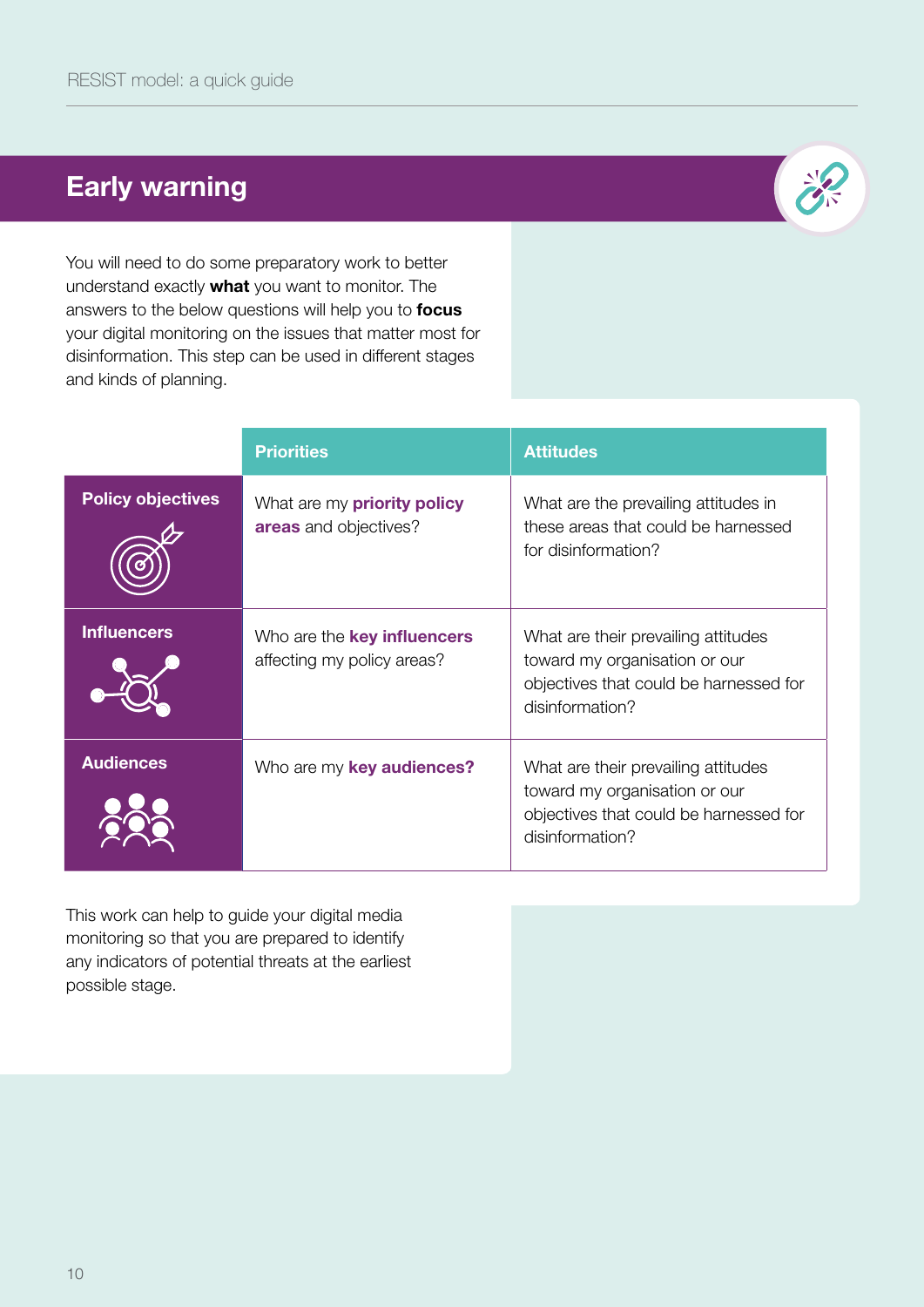# Situational insight

Monitoring becomes valuable when it is turned into *insight*. Insight is a form of analysis that turns interesting data into actionable data. It answers the question, 'so what?' At its core, insight is about understanding audiences to support communication planning. A disinformation insight product should at a minimum include:

• key insights and takeouts: a top line summary including a short commentary explaining the 'so what' and setting out your recommendations for action; and

- sections on key themes and issues covering:
	- relevant outputs from your department on priority issues, for example a ministerial announcement;
	- examples of disinformation relating to these outputs, including where and how it is circulating;
	- key interactions and engagements;
	- trends and changes in attitudes over time (this can be combined with any polling data you have); and
	- your commentary and recommendations for a response.

G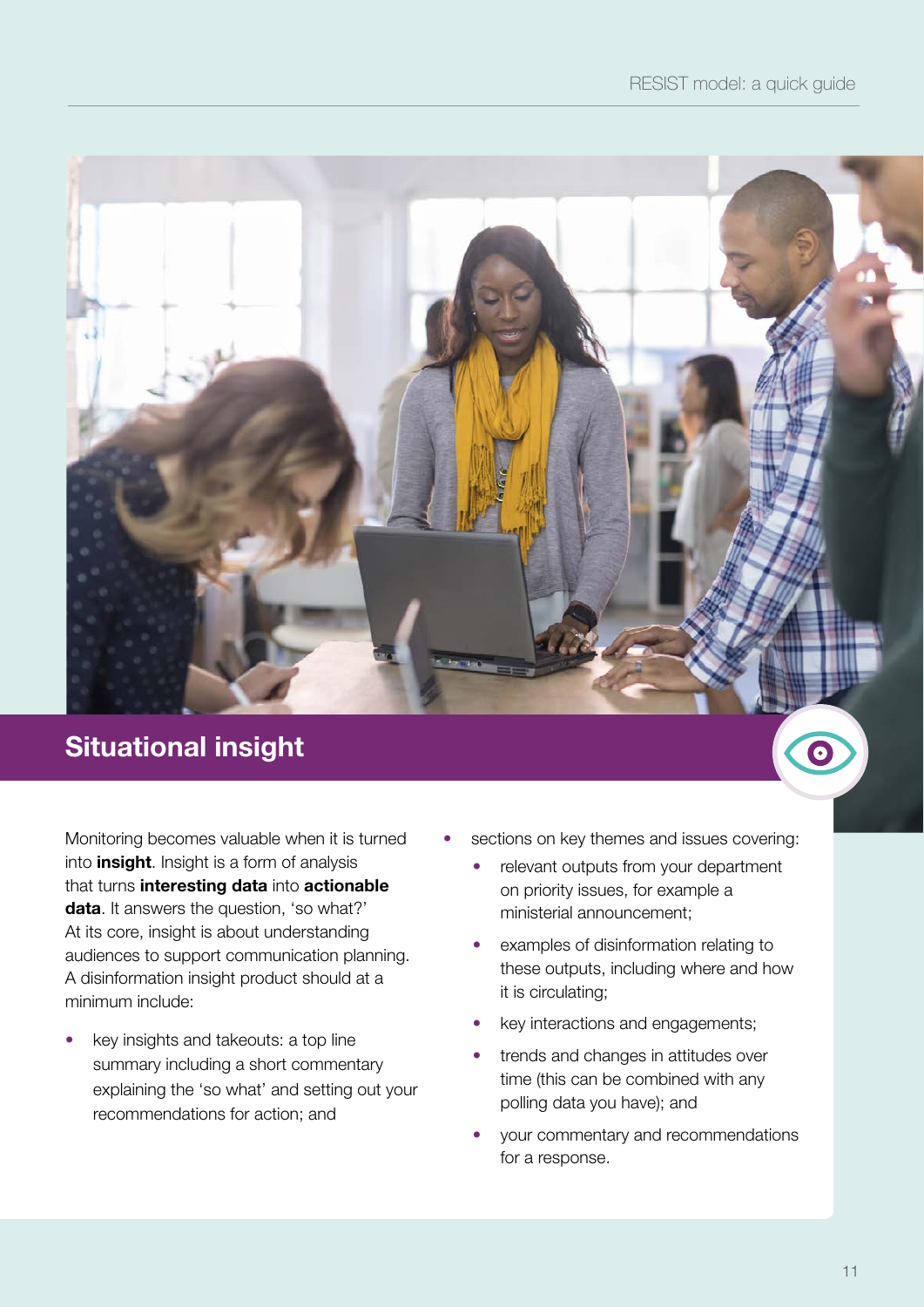### Impact analysis

If you have identified some disinformation that relates to your organisation, you should make an assessment of its goals, impact and reach. This is achieved by answering a number of questions which can guide you in deciding whether to respond. For example, you should ask:



| Does it affect the ability of your<br>organisation to do its job? | Does it affect the people who<br>depend upon your services? | Does it pose a significant<br>risk to the general public? |
|-------------------------------------------------------------------|-------------------------------------------------------------|-----------------------------------------------------------|
| Ability to deliver services                                       | Key stakeholders                                            | National security                                         |
| Reputation                                                        | Key audiences                                               | Public safety                                             |
| Policy areas/goals                                                | Niche audiences                                             | Public health                                             |
| Individual staff/staff safety                                     | Vulnerable audiences                                        | Climate of debate                                         |

You should make an assessment of how extensively you believe the disinformation will be engaged with. Is it likely to disappear within a few hours or does it have the potential to become tomorrow's headlines?



| <b>Exposure/reach</b>                                                                                   | <b>Likelihood</b> |
|---------------------------------------------------------------------------------------------------------|-------------------|
| Little interest: very limited circulation and engagement                                                |                   |
| Filter bubble: some engagement within niche audiences with similar worldview /<br>automated circulation |                   |
| Trending: some discussion online, may include open debate and rebuttals                                 |                   |
| Minor story: some reporting on mainstream media                                                         |                   |
| Headline story: affecting day-to-day operations                                                         |                   |

Once the previous steps are completed, you should be able to assign a priority level to the disinformation. Is the disinformation likely to become part of a major crossgovernmental crisis, like the Skripal poisoning? Or is it enough simply to monitor developments? The principle is that the goal, impact and reach should inform how urgently you prioritise the case.

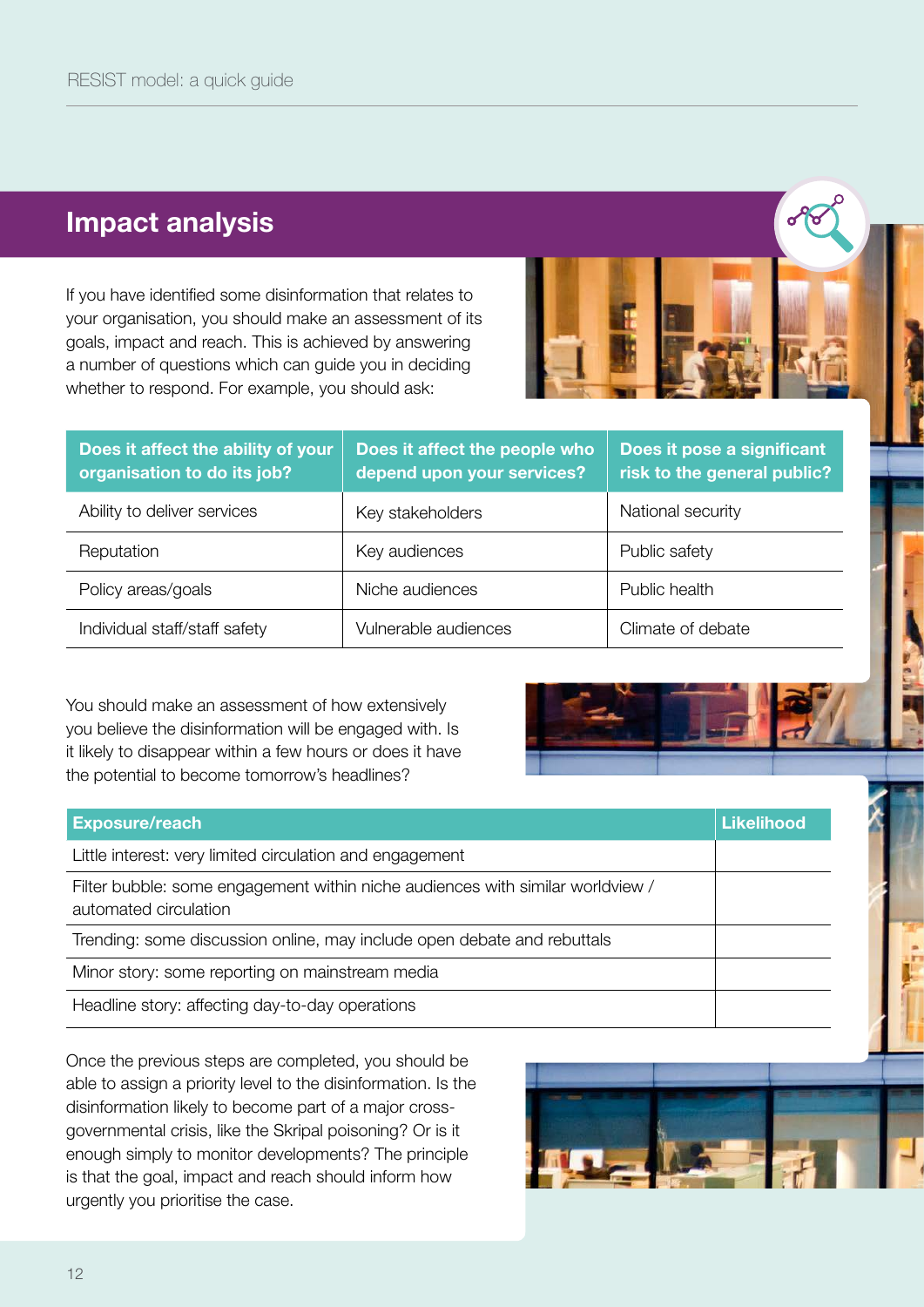

|               | <b>Description</b>                                                                                                                                                                                                 | <b>Actions</b>                                                                                                                                                                                                          | <b>Audiences</b>                        | <b>Tools</b>                                                                                                |
|---------------|--------------------------------------------------------------------------------------------------------------------------------------------------------------------------------------------------------------------|-------------------------------------------------------------------------------------------------------------------------------------------------------------------------------------------------------------------------|-----------------------------------------|-------------------------------------------------------------------------------------------------------------|
| <b>High</b>   | The disinformation has<br>the potential to affect<br>national security and<br>has a high likelihood<br>of making headlines.<br>It requires immediate<br>attention and<br>escalation.                               | Make senior staff,<br>SpAds / policy advisers<br>and other parts of<br>government aware of<br>the issue and its priority.<br>Share insight and<br>analysis. Prepare quickly<br>for a cross-Whitehall<br>response.       | - Senior staff<br>- Wider<br>government | - Share insight<br>- Briefings<br>- Prioritise short-term<br>communications                                 |
| <b>Medium</b> | The disinformation<br>has the potential<br>to negatively affect<br>a policy area,<br>departmental reputation<br>or a large stakeholder<br>group and is trending<br>online. It requires a<br>response.              | Make senior staff<br>and SpAds / policy<br>advisers aware of the<br>issue. Share insight<br>and analysis within<br>department. Investigate<br>the issue and prepare<br>press lines based on<br>known facts.             | - Senior staff<br>- Policy<br>advisers  | - Insight<br>- Briefings<br>- Press lines<br>- Prioritise short<br>and medium-term<br>communications        |
| Low           | The disinformation<br>has the potential to<br>affect the climate<br>of debate and has<br>limited circulation.<br>The debate should<br>be routinely followed<br>but intervention<br>is unnecessary/<br>undesirable. | Share insight and<br>analysis within media<br>department. Investigate<br>the issue and prepare<br>press lines/narratives<br>based on known facts.<br>Conduct a baseline<br>analysis of debate and<br>track any changes. | - Comms<br>officers                     | - Insight<br>- Press lines<br>- Baseline analysis<br>- Prioritise medium<br>and long-term<br>communications |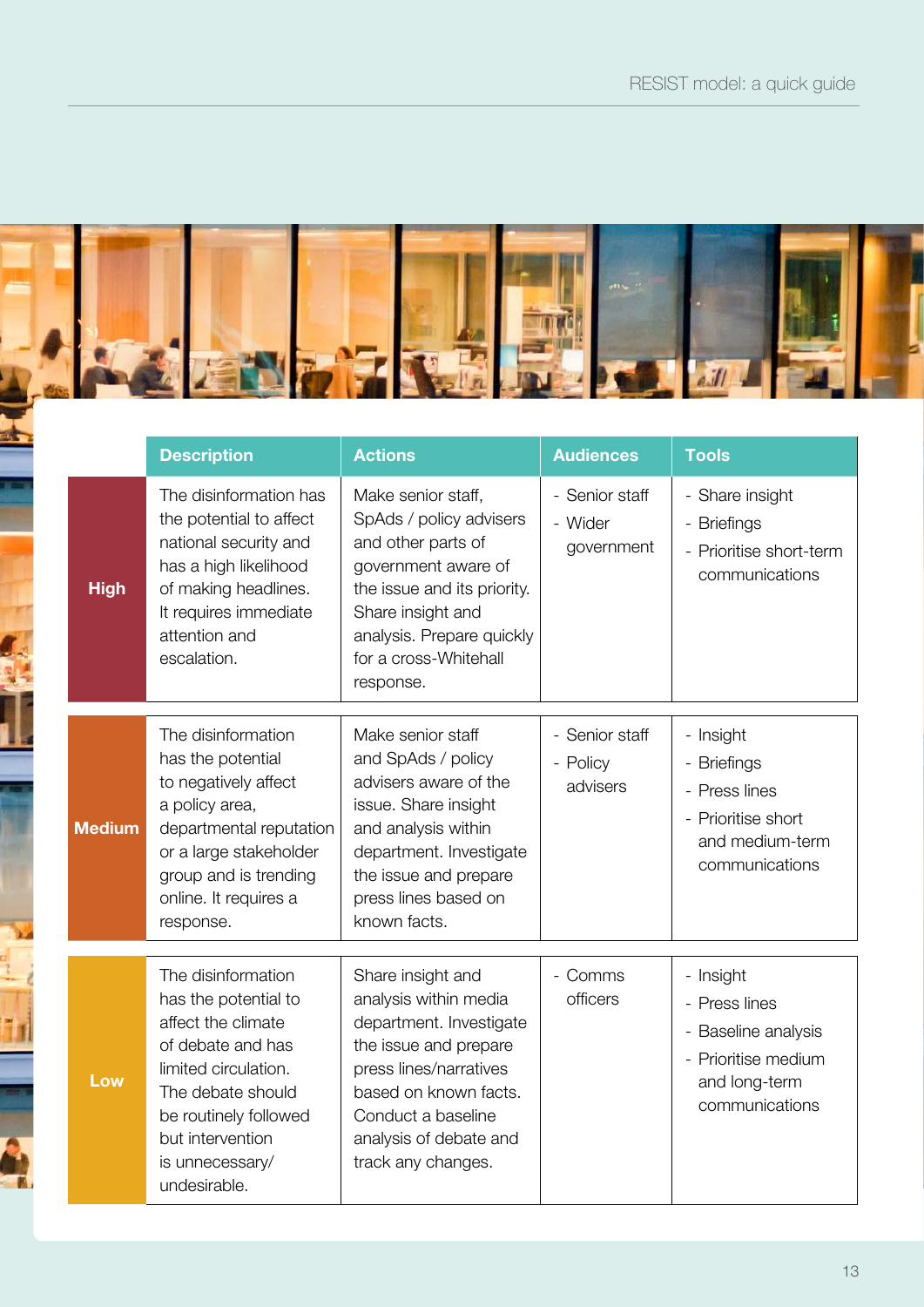# Strategic communication



You can now consider a range of communicative approaches, such as short-term/reactive options, medium-term/proactive options, and long-term/ strategic options.

You can combine them into a tailored communication strategy aligned with the OASIS communications planning model. For example, your response could include:

|                        | <b>Action</b>                                                                                                                                                                    | <b>Target groups</b>                                                                                                             | <b>Tools</b>                                                                                                                                                                              |
|------------------------|----------------------------------------------------------------------------------------------------------------------------------------------------------------------------------|----------------------------------------------------------------------------------------------------------------------------------|-------------------------------------------------------------------------------------------------------------------------------------------------------------------------------------------|
| reactive<br>Short-term | The disinformation requires<br>an immediate response.<br>Use rapid communications<br>to rebut, correct or counter<br>disinformation in accordance<br>with the established facts. | - Traditional media<br>(journalists/editors)<br>- Stakeholders and<br>influencers<br>- Social media platforms<br>- Key audiences | - Press statement<br>- Minister statement<br>- Brief journalists<br>- Q&A<br>- Paid advertisement<br>- Search engine<br>optimisation (SEO)<br>- Expose actors via friendly<br>influencers |

| ı      |
|--------|
| l      |
|        |
|        |
| E      |
|        |
| ĺ      |
|        |
|        |
|        |
|        |
|        |
|        |
|        |
|        |
|        |
|        |
| I<br>ī |
|        |
|        |
|        |
|        |
|        |
|        |
| I      |
|        |
|        |
|        |
| ľ      |
|        |
|        |
|        |
|        |
|        |
|        |
|        |
|        |
| I      |
| I      |
| i      |
|        |
| ľ      |
|        |
|        |
| ſ      |
|        |
|        |

| <b>Action</b>                                                                                                                                                                                                                                                                                               | <b>Target groups</b>                                                                                                              | <b>Tools</b>                                                                                                                                                                              |
|-------------------------------------------------------------------------------------------------------------------------------------------------------------------------------------------------------------------------------------------------------------------------------------------------------------|-----------------------------------------------------------------------------------------------------------------------------------|-------------------------------------------------------------------------------------------------------------------------------------------------------------------------------------------|
| The disinformation requires<br>a considered response.<br>Use a combination of<br>communications to assert<br>own values/brands. Tie<br>together proactive measures<br>with your normal everyday<br>communications and work<br>with stakeholders/influencers<br>to create consensus around<br>your position. | - Traditional media<br>(journalists/editors)<br>- Stakeholders and<br>influencers<br>- Social media platforms<br>- Wide audiences | - Campaign, narrative and<br>brand development<br>- Community outreach,<br>dialogue and<br>engagement<br>- Facilitate network,<br>stakeholders and<br>influencers<br>- Workshops/training |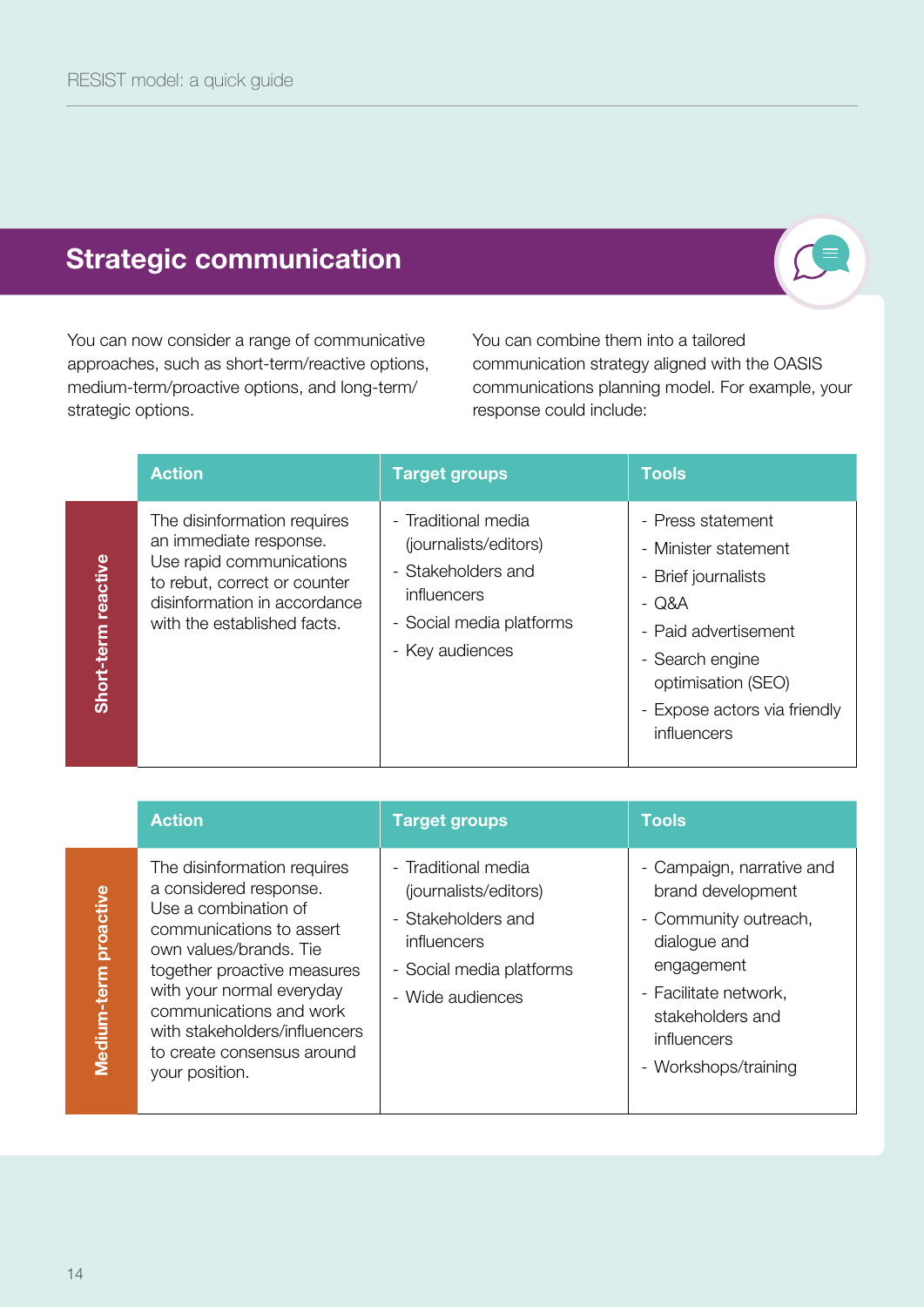|                     | <b>Action</b>                                                                                                                                                                                                                                                                             | <b>Target groups</b>                                                                                                                                       | <b>Tools</b>                                                                                                                                                                                                                                                                     |
|---------------------|-------------------------------------------------------------------------------------------------------------------------------------------------------------------------------------------------------------------------------------------------------------------------------------------|------------------------------------------------------------------------------------------------------------------------------------------------------------|----------------------------------------------------------------------------------------------------------------------------------------------------------------------------------------------------------------------------------------------------------------------------------|
| Long-term strategic | The disinformation requires<br>a coherent, sustained<br>response to create long-term<br>change. Develop and assert<br>strategic narratives in relation<br>to an issue by shaping<br>the information space to<br>promote your own position<br>and deter others (raising the<br>threshold). | - Traditional media<br>(journalists/editors)<br>- Young up-and-comers<br>- Stakeholders and<br>influencers<br>- Social media platforms<br>- Wide audiences | - Campaign, narrative and<br>brand engagement<br>- Programme funding e.g.<br>for participatory content<br>- Talent spotting and<br>influencer support/<br>creation<br>- Facilitate network,<br>stakeholders and<br>influencers<br>- Workshops/training<br>- Contingency planning |